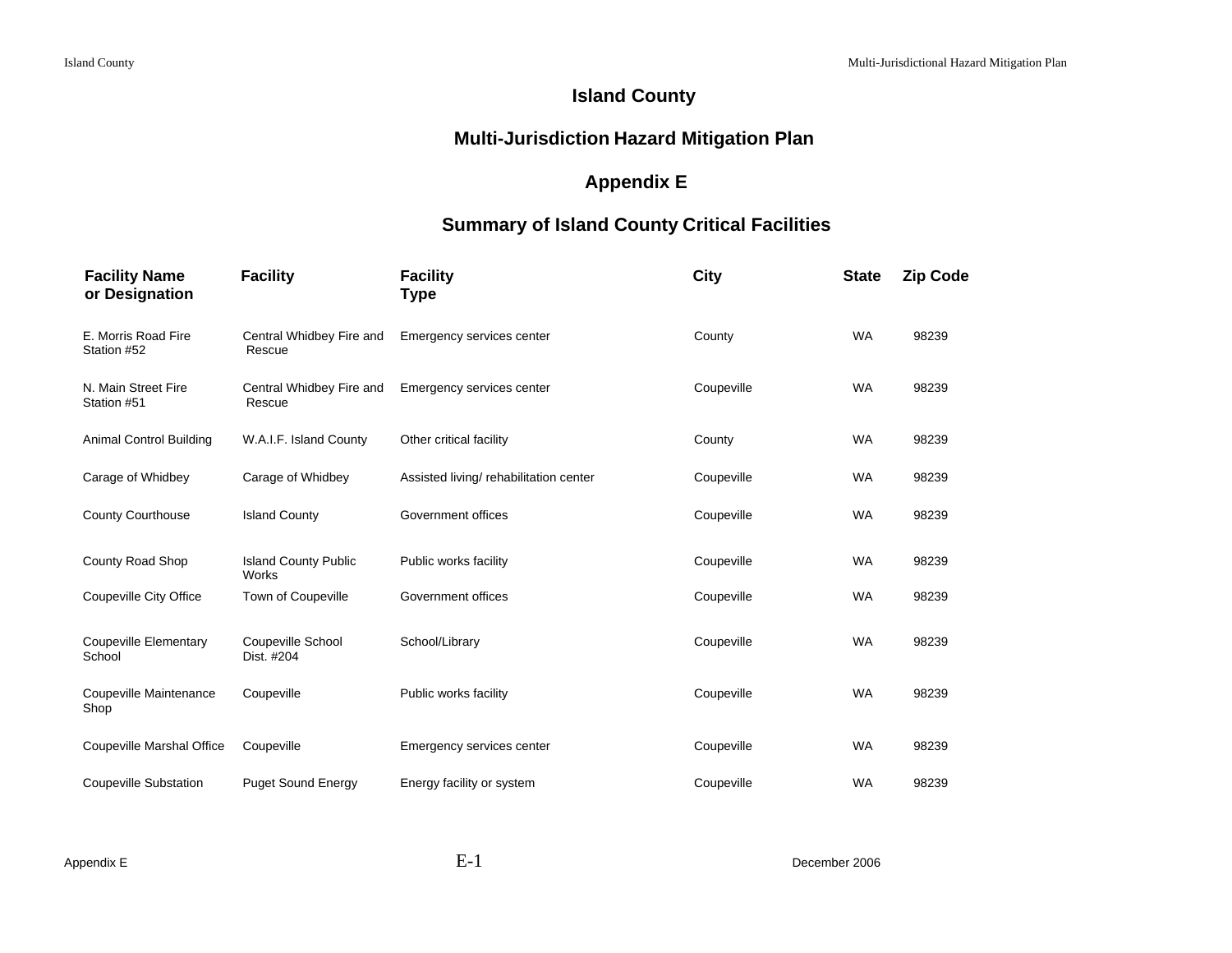| <b>Island County</b><br><b>Facility Name</b><br>or Designation | <b>Facility</b>                      | <b>Facility</b><br><b>Type</b>    | City                    | <b>State</b> | Multi-Jurisdictional Hazard Mitigation Plan<br><b>Zip Code</b> |
|----------------------------------------------------------------|--------------------------------------|-----------------------------------|-------------------------|--------------|----------------------------------------------------------------|
| <b>Coupeville Water</b><br><b>Treatment Plant</b>              | City of Coupeville                   | Water system facility             | Coupeville              | WA           | 98239                                                          |
| <b>Courthouse Annex</b>                                        | <b>Island County</b>                 | Government offices                | Coupeville              | <b>WA</b>    | 98239                                                          |
| <b>Island County Jail</b>                                      | <b>Island County</b>                 | Emergency services center         | Coupeville              | WA           | 98239                                                          |
| <b>Island County Sheriff's</b><br>Dept.                        | <b>Island County</b>                 | Emergency services center         | Coupeville              | WA           | 98239                                                          |
| Race Road Fire Station<br>#53                                  | Central Whidbey Fire and<br>Rescue   | Emergency services center         | County                  | <b>WA</b>    | 98239                                                          |
| Station 54 Day Road Fire<br>Station                            | Central Whidbey Fire and<br>Rescue   | Emergency services center         | County<br>Greenbank     | <b>WA</b>    | 98253                                                          |
| Verizon telephone<br><b>Switching Center</b>                   | Verizon Telephone Co.                | Communications centers/facilities | Coupeville              | WA           | 98239                                                          |
| <b>Whidbey General</b><br>Hospital                             | <b>Whidbey General</b>               | Hospital/Nursing Home             | Coupeville              | <b>WA</b>    | 98239                                                          |
| 1-1 Camano City Fire<br>Station                                | Camano Fire and Rescue               | Emergency services center         | County<br>Camano Island | <b>WA</b>    | 98292                                                          |
| 1-2 Country Club Fire<br>Station                               | Camano Fire and Rescue               | Emergency services center         | County<br>Camano Island | <b>WA</b>    | 98292                                                          |
| 1-3, Terry's Corner Fire<br>Station                            | Camano Fire and Rescue               | Emergency services center         | County<br>Camano Island | <b>WA</b>    | 98292                                                          |
| 1-4, Madrona Fire Station                                      | Camano Fire and Rescue               | Emergency services center         | County<br>Camano Island | <b>WA</b>    | 98292                                                          |
| 1-5 Mabana Fire Station                                        | Camano Fire and Rescue               | Emergency services center         | County<br>Camano Island | <b>WA</b>    | 98292                                                          |
| Bayview Road Shop                                              | <b>Island County Public</b><br>Works | Public works facility             | County                  | <b>WA</b>    | 98260                                                          |
| Camano Island<br><b>Community Center</b>                       | <b>Island County</b>                 | Other critical facility           | County<br>Camano Island | <b>WA</b>    | 98292                                                          |

Appendix E December 2006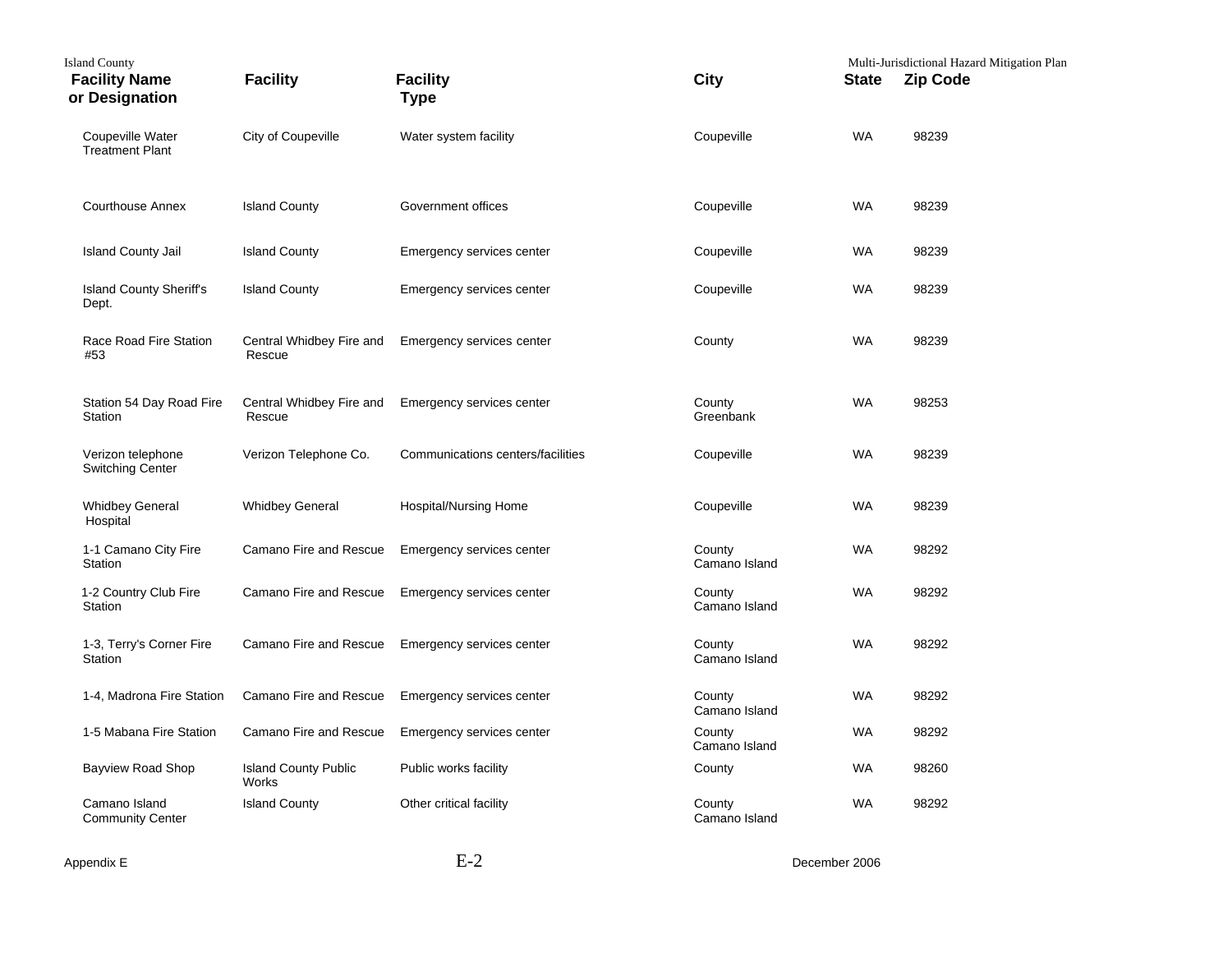| <b>Facility Name</b><br>or Designation        | <b>Facility</b>                               | <b>Facility</b><br><b>Type</b>    | <b>City</b>                  | <b>State</b>  | <b>Zip Code</b> |
|-----------------------------------------------|-----------------------------------------------|-----------------------------------|------------------------------|---------------|-----------------|
| Camano Island Road<br>Shop                    | <b>Island County Public</b>                   | Public works facility             | County<br>Camano Island      | <b>WA</b>     | 98292           |
| <b>Clinton Ferry Terminal</b>                 | WA St DOT                                     | Key Transport/Evac Route          | County                       | <b>WA</b>     | 98236           |
| <b>Clinton Fire Station</b>                   | South Whidbey Fire and<br>Rescue              | Emergency services center         | Clinton<br>County<br>Clinton | <b>WA</b>     | 98236           |
| County Club Substation                        | Snohomish PUD                                 | Energy facility or system         | County<br>Camano Island      | <b>WA</b>     | 98292           |
| Deception Pass Bridge                         | WA St DOT                                     | Key Transport/Evac. Route         | County                       | WA            | 98277           |
| <b>Freeland Fire Station</b>                  | South Whidbey Fire and<br>Rescue              | Emergency services center         | County<br>Freeland           | <b>WA</b>     | 98249           |
| <b>Greenbank Substation</b>                   | <b>Puget Sound Energy</b>                     | Energy facility or system         | County<br>Greenbank          | <b>WA</b>     | 98253           |
| <b>Heller Road Fire Station</b>               | Fire District 2                               | Emergency services center         | Oak Harbor                   | <b>WA</b>     | 98277           |
| <b>Holmes Harbor Water</b><br>Treatment       | <b>Holmes Harbor Sewer</b><br><b>District</b> | Waste water control facility      | County<br>Freeland           | <b>WA</b>     | 98249           |
| <b>ICOM Tower</b>                             | <b>ICOM</b>                                   | Communications centers/facilities | County                       | WA            | 98239           |
| <b>ICOM Tower - Mabana</b>                    | <b>ICOM</b>                                   | Communications centers/facilities | County<br>Camano Island      | <b>WA</b>     | 98292           |
| <b>ICOM Tower - Windsun</b>                   | <b>ICOM</b>                                   | Communications centers/facilities | County<br>Camano Island      | <b>WA</b>     | 98292           |
| <b>ICOM Tower- Cultus Bay</b>                 | <b>ICOM</b>                                   | Communications centers/facilities | County<br>Camano Island      | WA            | 98236           |
| <b>Island County Camano</b><br>Annex          | <b>Island County</b>                          | Government offices                | County<br>Camano Island      | <b>WA</b>     | 98292           |
| <b>Island County</b><br>Sheriff-Camano Island | <b>Island County</b>                          | Emergency services center         | County<br>Camano Island      | <b>WA</b>     | 98292           |
| <b>Island Transit Garage</b>                  | <b>Island Transit</b>                         | <b>Transportation Facility</b>    | County                       | <b>WA</b>     | 98239           |
| Appendix E                                    |                                               | $E-3$                             |                              | December 2006 |                 |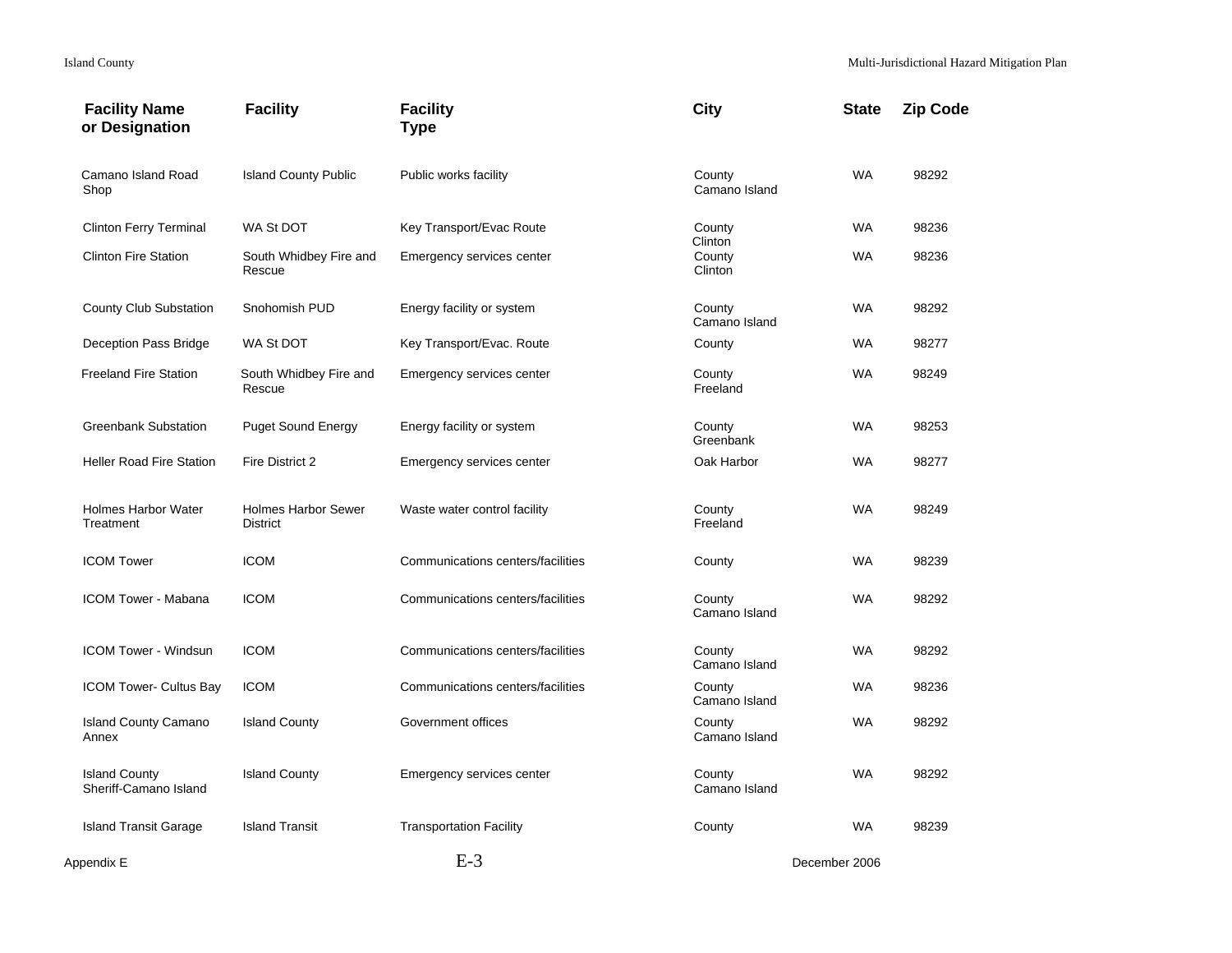| <b>Facility Name</b><br>or Designation           | <b>Facility</b><br><b>Type</b>   | <b>Facility</b>                   | City                    | <b>State</b> | <b>Zip Code</b> |
|--------------------------------------------------|----------------------------------|-----------------------------------|-------------------------|--------------|-----------------|
| Keystone Ferry Terminal                          | <b>WA State DOT</b>              | Key transportation/Evac.Route     | County                  | <b>WA</b>    | 98239           |
| Mark C. Clarke Bridge                            | Washington DOT                   | School/Library                    | County                  | <b>WA</b>    | 98236           |
| Microwave Tower-Bayview                          | Whidbey Telephone                | Communications centers/facilities | County<br>Bayview       | <b>WA</b>    | 98260           |
| <b>NEX RAD Weather Radar</b>                     | <b>NOAA</b>                      | Communications center/facility    | County<br>Camano Island | <b>WA</b>    | 98292           |
| Penn Cove Water<br>Treatment                     | Penn Cove Sewer District         | Waste water control faciity       | Countyr                 | WA           | 98277           |
| Saratoga Fire Station                            | South Whidbey Fire and<br>rescue | Emergency services center         | County                  | <b>WA</b>    | 98260           |
| <b>Sheriff South Precinct</b>                    | <b>Island County Sheriff</b>     | Emergency services center         | County<br>Freeland      | WA           | 98249           |
| Station 1-1, Camano City                         | Camano Fire and Rescue           | Emergency services center         | County<br>Camano Island | <b>WA</b>    | 98292           |
| Station 21, Cornet Fire<br>Station               | Fire District 2                  | Emergency services center         | County                  | <b>WA</b>    | 98277           |
| Station 22, Taylor Rd Fire<br>Station            | Fire District 2                  | Emergency services center         | County                  | <b>WA</b>    | 98277           |
| Station 23, Silver Lake<br><b>Fire Station</b>   | Fire District 2                  | Emergency services center         | Countyr                 | <b>WA</b>    | 98277           |
| Station 24, Polnell Point<br><b>Fire Station</b> | Fire District 2                  | Emergency services center         | County                  | <b>WA</b>    | 98277           |
| Station 26, Zylstra Rd Fire<br>Station           | Fire District 2                  | Emergency services center         | County                  | <b>WA</b>    | 98277           |
| Station 27, Monroe<br>Landing                    | Fire District 2                  | Emergency services center         | County                  | WA           | 98277           |
|                                                  |                                  |                                   |                         |              |                 |

Appendix E December 2006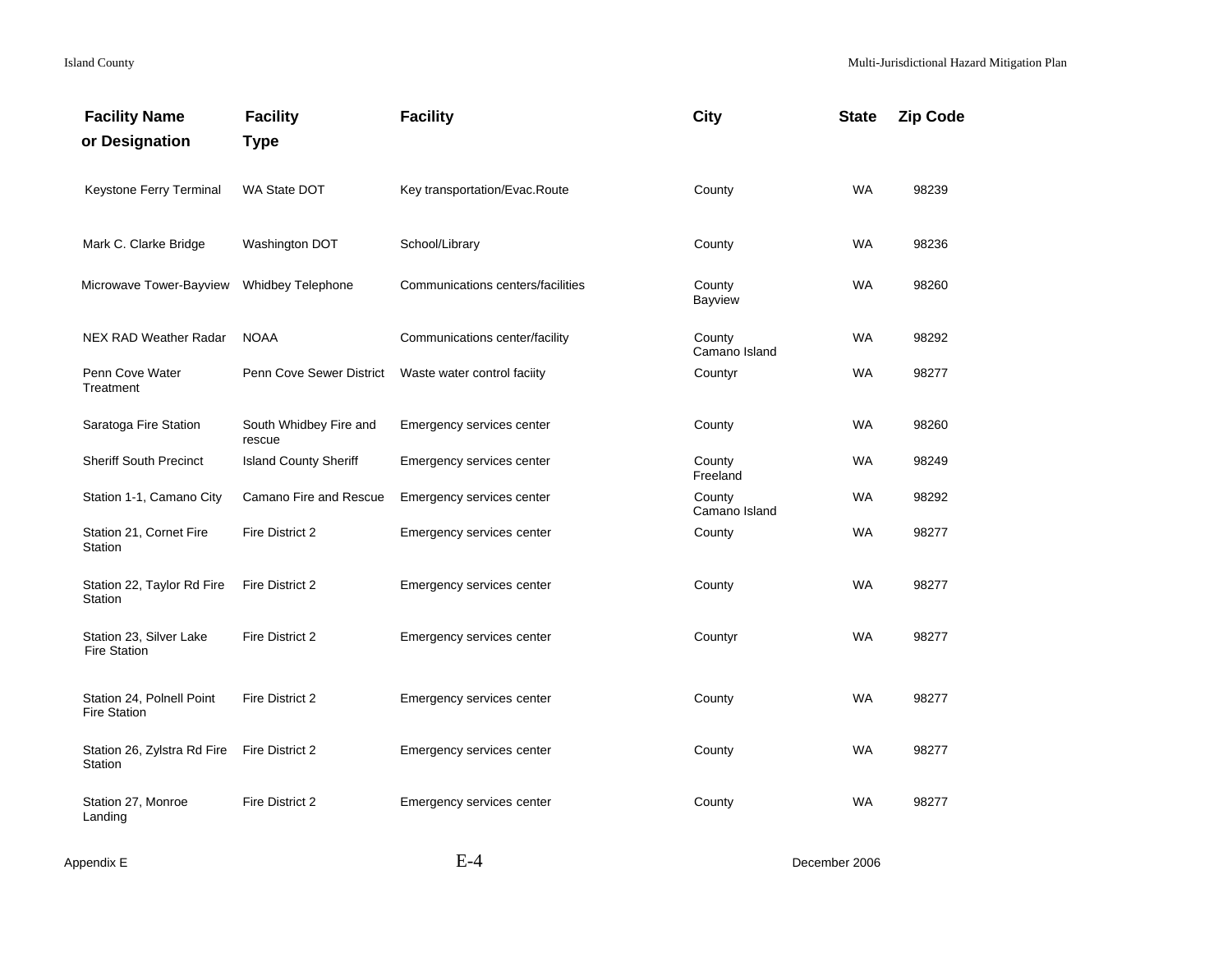| <b>Facility Name</b>                           | <b>Facility</b>                     | <b>Facility</b>                   | City                     | <b>State</b> | <b>Zip Code</b> |
|------------------------------------------------|-------------------------------------|-----------------------------------|--------------------------|--------------|-----------------|
| or Designation                                 |                                     |                                   |                          |              |                 |
| Station 28, San De Fuca<br><b>Fire Station</b> | Fire District 2                     | Emergency services center         | County<br>San De Fuca    | <b>WA</b>    | 98277           |
| Terry's Corner Substation                      | Snohomish PUD                       | <b>Energy facility</b>            | County<br>Camano Island  | WA           | 98292           |
| <b>Bayview Fire Station</b>                    | South Whidbey Fire and<br>Rescue    | Emergency services center         | County<br><b>Bayview</b> | <b>WA</b>    | 98262           |
| <b>Freeland Substation</b>                     | <b>Puget Sound Energy</b>           | Energy facility or system         | County<br>Freeland       | WA           | 98249           |
| Langley Police Dept.                           | City of Langley                     | Emergency services center         | Langley                  | <b>WA</b>    | 98260           |
| Langley Water<br><b>Treatment Plant</b>        | Langley Sewer Dept.                 | Waste water control facility      | Langley                  | <b>WA</b>    | 98260           |
| <b>Langley Substation</b>                      | <b>Puget Sound Energy</b>           | Energy facility or system         | County                   | <b>WA</b>    | 98260           |
| Post Office                                    | <b>US Postal Service</b>            | Government offices                | Langley                  | <b>WA</b>    | 98260           |
| <b>Radio Tower Fire Station</b>                | South Whidbey Fire and<br>Rescue    | Emergency services center         | Langley                  | <b>WA</b>    | 98260           |
| Whidbey /Hat Island<br>Telephone Co            | Whidbey /Hat Island<br>Telephone Co | Communications centers/facilities | County<br><b>Bayview</b> | WA           | 98260           |
| <b>Ault Field</b>                              | <b>NAS Whidbey</b>                  | Critical community employer       | Navy                     | <b>WA</b>    | 98278           |
| <b>Ault Field Water</b><br>Treatment           | U.S. Navy, NASWI                    | Waste water control facility      | Navy                     | <b>WA</b>    | 98278           |
| City of Oak Harbor Road<br>Shop                | City of Oak Harbor Public<br>Works  | Public works facility             | Oak Harbor               | <b>WA</b>    | 98277           |
| <b>Commercial Telecomm</b><br>Tower            |                                     | Communications centers/facilities | Oak Harbor               | <b>WA</b>    | 98277           |
| <b>Crescent Harbor Water</b><br>Tower          | Oak Harbor Water Dept               | Water system facility             | Navy                     | <b>WA</b>    | 98277           |
| Appendix E                                     |                                     | $E-5$                             | December 2006            |              |                 |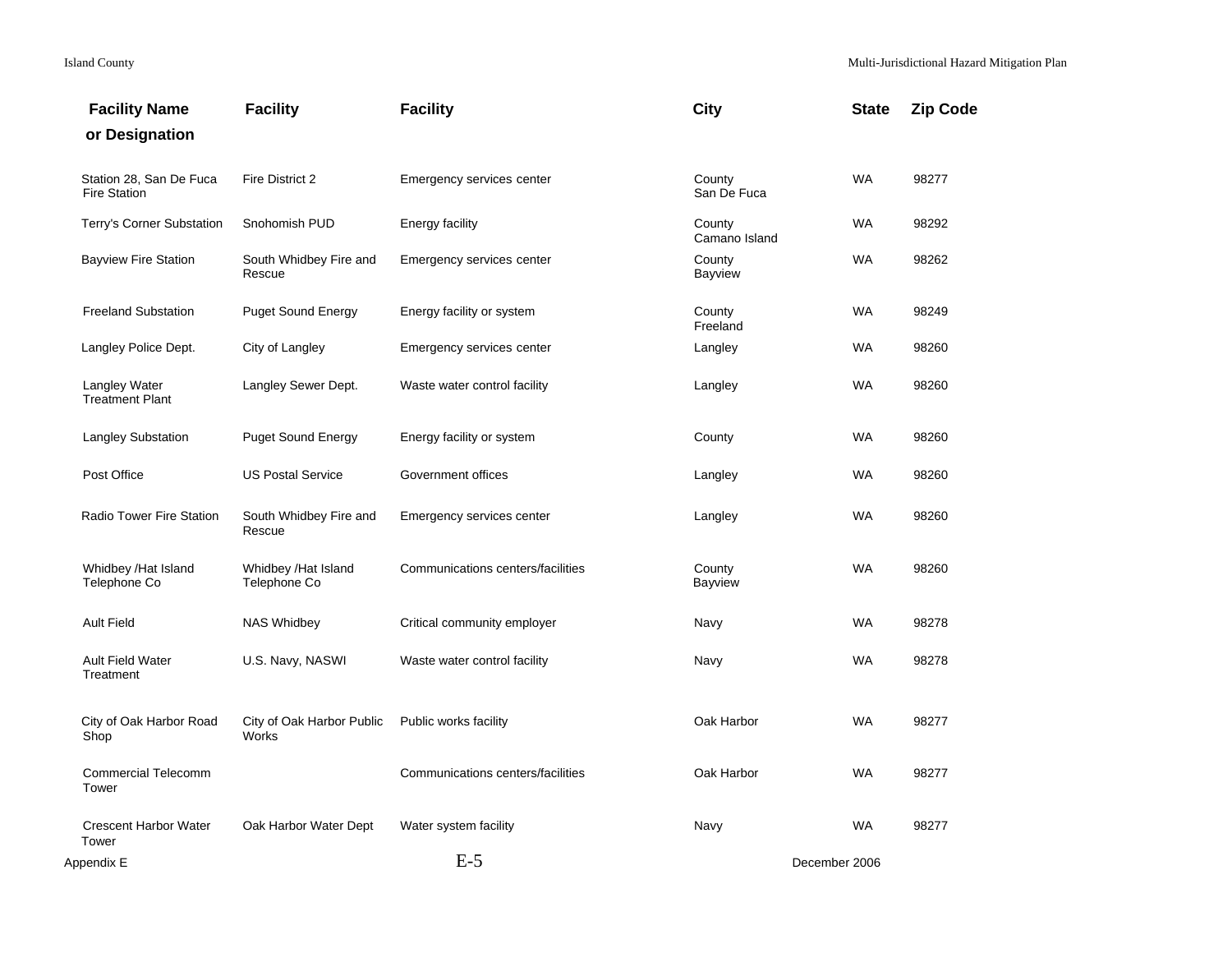| <b>Facility Name</b><br>or Designation      | <b>Facility</b>                                                       | <b>Facility</b><br><b>Type</b>         | <b>City</b> | <b>State</b>  | <b>Zip Code</b> |
|---------------------------------------------|-----------------------------------------------------------------------|----------------------------------------|-------------|---------------|-----------------|
| <b>EMT Station</b>                          | <b>Whidbey General</b><br><b>Emergency Medical</b><br><b>Services</b> | Emergency services center              | Oak Harbor  | <b>WA</b>     | 98277           |
| Fairhaven                                   | Fairhaven                                                             | Assisted living/rehabilitation center  | Oak Harbor  | <b>WA</b>     | 98277           |
| <b>Gun Club Telecomm</b>                    |                                                                       | Communications                         | Oak Harbor  |               |                 |
| <b>Harbor Tower Village</b>                 | <b>Harbor Tower Village</b>                                           | Assisted living/ rehabilitation center | Oak Harbor  | <b>WA</b>     | 98277           |
| <b>Heller Road Water Tanks</b>              | Oak Harbor Water Dept                                                 | Water system facility                  | Oak Harbor  | <b>WA</b>     | 98277           |
| ICOM 911Center                              | <b>Island County Emergency</b><br>Communications                      | Communications centers/facilities      | Oak Harbor  | WA            | 98277           |
| North Sheriff Precinct                      | <b>Island County Sheriff</b>                                          | Emergency services center              | Oak Harbor  | <b>WA</b>     | 98277           |
| Oak Harbor Fire Dept.                       | City of Oak Harbor Fire<br>Dept                                       | Emergency services center              | Oak Harbor  | <b>WA</b>     | 98277           |
| Oak Harbor Police Dept.                     | City of Oak Harbor                                                    | Emergency services center              | Oak Harbor  | <b>WA</b>     | 98277           |
| Oak Harbor Road Shop                        | <b>Island County Public</b><br>Works                                  | Public works facility                  | Oak Harbor  | <b>WA</b>     | 98239           |
| Oak Harbor Substation                       | <b>Puget Sound Energy</b>                                             | Energy facility or system              | Oak Harbor  | <b>WA</b>     | 98277           |
| Post Office                                 | <b>US Postal Service</b>                                              | Government offices                     | Oak Harbor  | <b>WA</b>     | 98277           |
| Regatta Drive Water Tank                    | Oak Harbor Water Dept                                                 | Water system facility                  | Oak Harbor  | <b>WA</b>     | 98277           |
| Seaplane Base and<br><b>Crescent Harbor</b> | <b>NAS Whidbey</b>                                                    | Government offices                     | Navy        | WA            | 98277           |
| U.S. Navy Hospital                          | U.S. Navy, NASWI                                                      | Hospital/Nursing                       | Navy        | <b>WA</b>     | 98278           |
| Appendix E                                  |                                                                       | $E-6$                                  |             | December 2006 |                 |